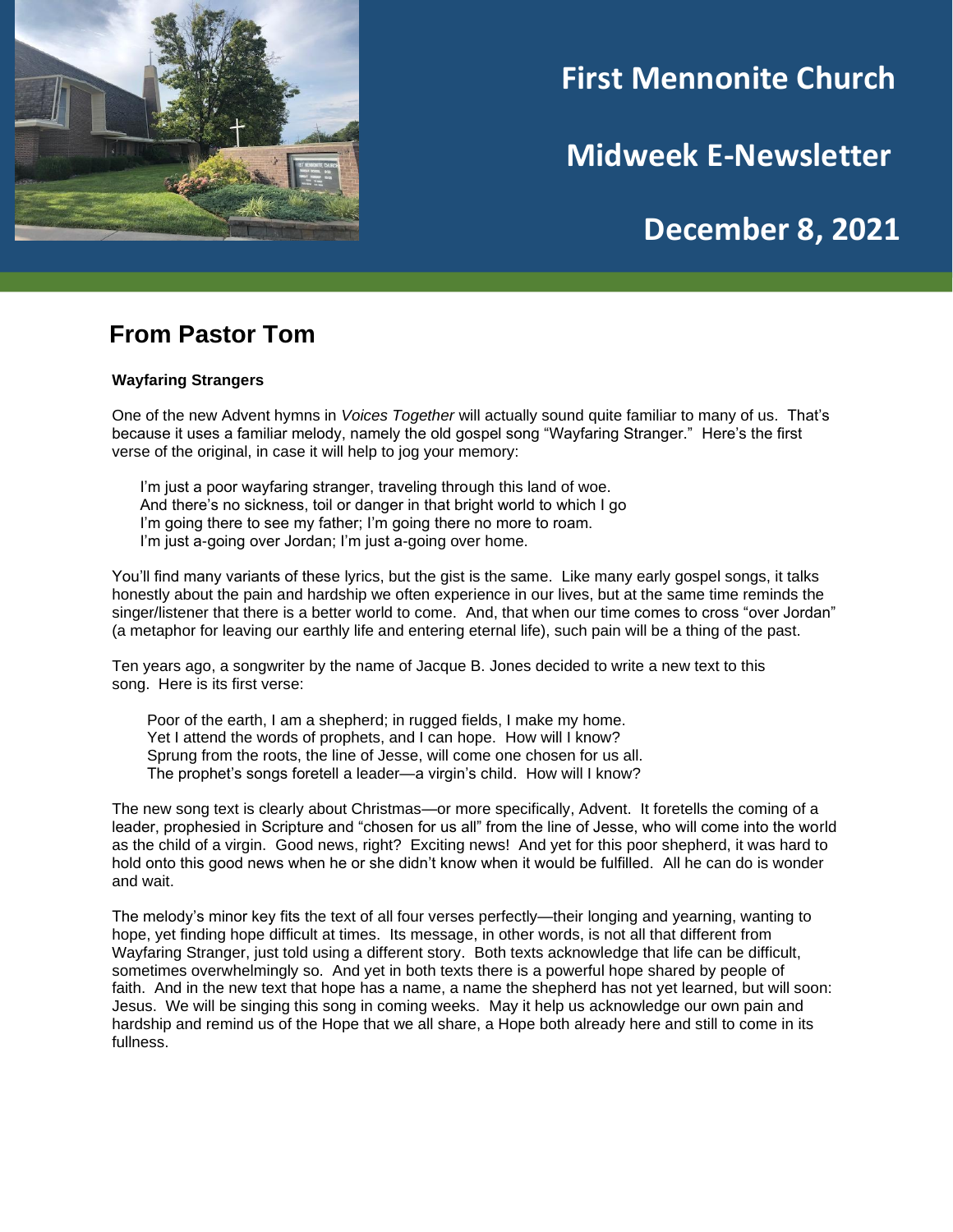# **Upcoming Events**

- Anabaptist Mennonite Biblical Seminary will honor Leonard Wiebe, former pastor of Faith Mennonite Church, Newton KS and former WDC church planter, and Frederick J. Speckeen during separate Zoom receptions on **Tuesday, Dec. 7** — Wiebe from 6:30 to 7:15 p.m. Eastern Time, and Speckeen from 7:30 to 8:15 p.m. ET. *(The link can be obtained by emailing [jbjohnson@ambs.edu](mailto:jbjohnson@ambs.edu).)* Wiebe was selected as one of two alumni for this recognition. Alumni Director **Janeen [Bertsche](https://www.ambs.edu/about/people/749380/janeen-bertsche-johnson) Johnson** (MDiv 1989) noted that for three years, AMBS has selected two alumni for recognition — one for contributions in congregational ministry; and one for contributions in teaching, mission work, peace work, spiritual direction, or another ministry. "As we looked through this year's nominations, we were impressed by the rich service that Fred and Leonard have given over their lifetimes — Fred in administrative leadership and Leonard as a pastor and church planter," she reflected. "We hope their stories inspire others to see seminary education as a vital gift for whatever professional path they may take."
- **Farewell for Hank & Erin Unruh:** This Sunday, December 12, after the morning worship service we will have a carry-in meal, followed by a time of sharing with Hank & Erin. Please bring a main dish, salad, and/or dessert. Bring your own table service if possible. Our Covid task force has asked that we wear masks as much as possible when we are not eating. During the meal, the number of persons in the fellowship hall will be limited to approximately 50, with overflow if necessary, in other locations.
- **The McPherson Community Brass Choir under the direction of Jerry Toews will give their Christmas Brass Concert Sunday, Dec. 12 at 7:30 p.m. in the Goessel HS gym.** This event is sponsored by the Goessel Ministerial Alliance. Note the location change accommodating for social distancing. Come and enjoy a festive brass Christmas concert!
- **Have yourself a honkin' good holiday, December 17 from 4-6 p.m.!** MCC is thrilled to host this drive-thru event again this year. Order your charcuterie box(es) today to enjoy in the comfort of your home, spread Christmas joy and order extra to give as gifts! Suggested donation per box is \$25. We're also collecting items for [MCC hygiene kits](https://mcc.org/get-involved/kits/hygiene) at this event. **Place your order by 5 p.m. Thursday, December 9**. **[Details and order form are on mcc.org.](https://mcc.org/get-involved/events/have-yourself-honkin-good-holiday)** Questions? Please call 316.283.2720.
- **Camp Mennoscah Christmas Gathering** is Dec. 18 at 2:30 p.m.! Join us in the Dining Hall at Camp Mennoscah for afternoon fun–bring games to play indoors or out. Camp will provide popcorn and generic pop. (Masks recommended and encouraged for inside activities.)
- **Immerse yourself into the Christmas message with music and song Sunday December 19 at 4 p.m. Hopeful Blues is honored to host Doxology Ensemble**, a 12-voice male ensemble from the Anabaptist community near Hutchinson. Jointly, they will present a concert of sacred music, joining two unique ensembles for an afternoon of Christmas music. Hopeful Blues, an eclectic instrumental group based in Hope Mennonite Church in Wichita performs a variety of sacred instrumental music from old world to contemporary. Doxology Ensemble sings Acapella choral arrangements, both classic and modern. The Christmas repertoire includes arrangements of traditional carols, rousing spirituals, and soaring choral settings of scripture. After a two-year hiatus, we are excited to be rehearsing again and are looking forward to sharing the joy of the Incarnation through song. The concert will be held at Hope Mennonite church, 868 N Maize Road, Wichita KS. Admission is free, and donations are welcomed.